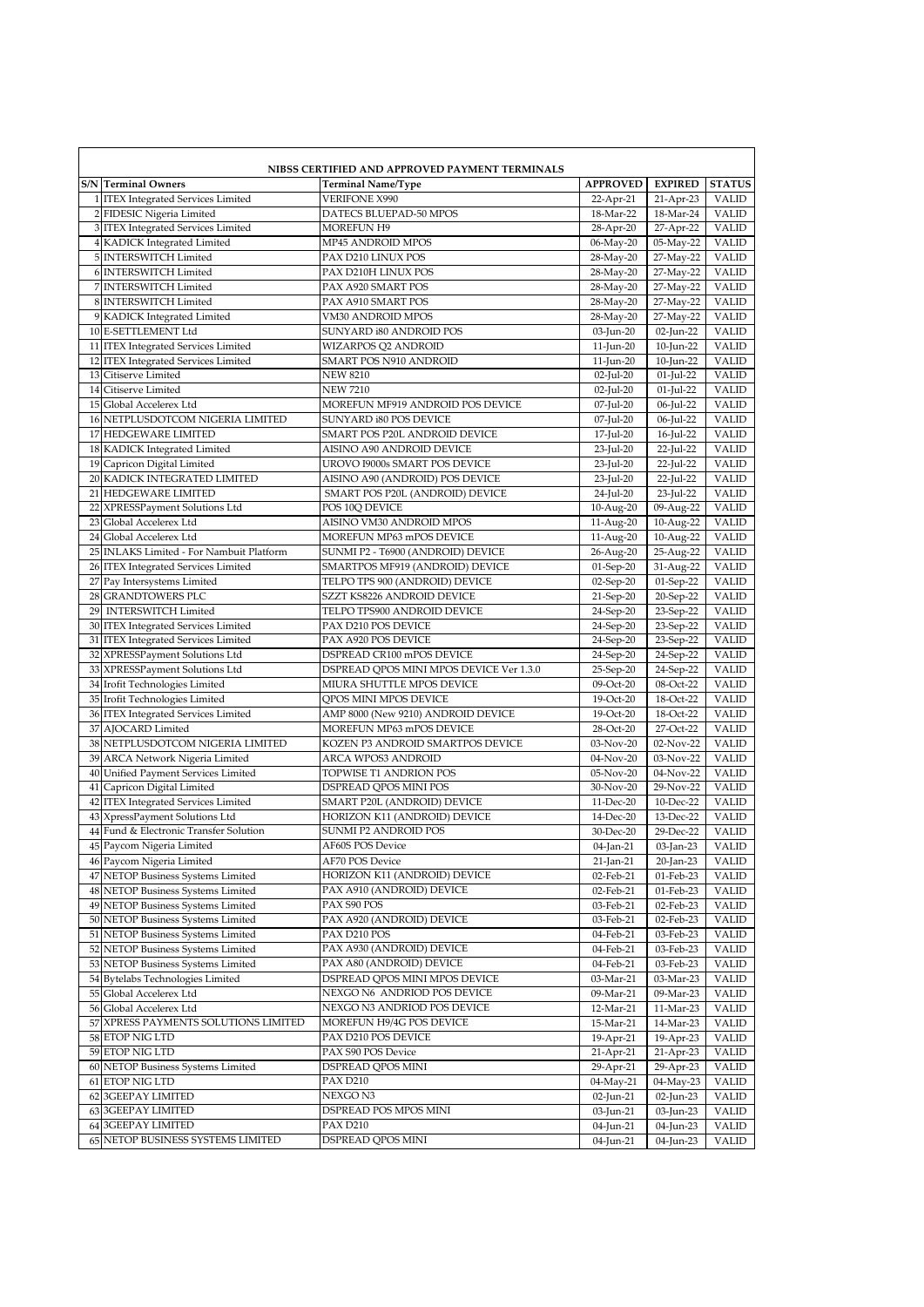|    | 66 ITEX INTEGRATED SERVICES LIMITED                  | SUNYARD I80                                       | 09-Jun-21              | 09-Jun-23              | VALID          |
|----|------------------------------------------------------|---------------------------------------------------|------------------------|------------------------|----------------|
|    |                                                      |                                                   |                        |                        |                |
|    | <b>67 GLOBAL ACCELEREX LIMITED</b>                   | NEXGO K300                                        | 18-Jun-21              | 18-Jun-23              | <b>VALID</b>   |
|    | 68 GLOBAL ACCELEREX LIMITED                          | NEXGO G2 PLUS                                     | 18-Jun-21              | 18-Jun-23              | <b>VALID</b>   |
|    | 69 GLOBAL ACCELEREX LIMITED                          | NEXGO N6                                          | 25-Jun-21              | 25-Jun-23              | <b>VALID</b>   |
|    | 70 ELNEXU CONSULTS LTD                               | MOREFUNH9                                         | $02$ -Jul-21           | 02-Jul-23              | <b>VALID</b>   |
|    | 71 ITEX INTEGRATED SERVICES LIMITED                  | <b>PAX A910</b>                                   | 07-Jul-21              | 07-Jul-23              | <b>VALID</b>   |
|    | 72 FIDESIC NIGERIA LIMITED                           | AISINO V72                                        | 13-Jul-21              | 13-Jul-23              | <b>VALID</b>   |
|    | 73 XPRESS PAYMENT SOLUTIONS                          | NEWLAND N910                                      | 27-Jul-21              | 27-Jul-23              | <b>VALID</b>   |
|    | 74 NETOP BUSINESS SYSTEMS LIMITED                    | AISINO A90                                        |                        |                        |                |
|    |                                                      |                                                   | 27-Jul-21              | 27-Jul-23              | <b>VALID</b>   |
|    | 75 XPRESS PAYMENTS SOLUTIONS                         | <b>INGENICO APOS A8</b>                           | 12-Aug-21              | 12-Aug-23              | VALID          |
|    | 76 XPRESS PAYMENT SOLUTIONS                          | NEWLAND SP630                                     | 16-Aug-21              | 16-Aug-23              | <b>VALID</b>   |
|    | 77 PALMPAY LIMITED                                   | NEWPOS 7210                                       | 25-Aug-21              | 25-Aug-23              | <b>VALID</b>   |
|    | 78 FIDESIC Nigeria Limited                           | AISINO A75                                        | 20-Oct-21              | 20-Oct-23              | <b>VALID</b>   |
|    | 79 XPRESS PAYMENT SOLUTIONS                          | AISINO A80                                        | 26-Oct-21              | 26-Oct-23              | <b>VALID</b>   |
|    | 80 CAPRICORN DIGITAL LIMITED                         | <b>UROVO 19100</b>                                | 28-Oct-21              | 28-Oct-23              | <b>VALID</b>   |
|    | 81 PALMPAY LIMITED                                   | <b>SUNMI P2 T6900</b>                             | 01-Nov-21              | 01-Nov-23              | <b>VALID</b>   |
|    | 82 NIBOX PAYMENT SYSTEMS LIMITED                     | NIBOX KIOSK                                       | 03-Mar-22              | 03-Mar-24              | <b>VALID</b>   |
|    |                                                      |                                                   |                        |                        |                |
|    | 83 GLOBAL ACCELEREX LIMITED                          | MOREFUN H9                                        | 02-Mar-22              | 02-Mar-24              | <b>VALID</b>   |
|    | 84 GLOBAL ACCELEREX LIMITED                          | NEXGO N5                                          | 01-Mar-22              | 01-Mar-24              | <b>VALID</b>   |
|    | 85 PALMPAY LIMITED                                   | NEWPOS 7220                                       | 18-Feb-22              | 18-Feb-24              | <b>VALID</b>   |
|    | 86 C24 LIMITED                                       | <b>MOREFUN H9</b>                                 | 11-Feb-22              | 11-Feb-24              | <b>VALID</b>   |
|    | 87 CALLPHONE LIMITED                                 | <b>KS8226</b>                                     | 10-Feb-22              | 10-Feb-24              | <b>VALID</b>   |
|    | 88 3LINE CARD MANAGEMENT LIMITED                     | TOPWISE T1                                        | 19-Jan-22              | 19-Jan-24              | <b>VALID</b>   |
|    | 89 ETOP NIG LTD                                      | <b>UROVO I9100S</b>                               | $11$ -Jan-22           | 11-Jan-24              | <b>VALID</b>   |
|    | 90 ARCA Network Nigeria Limited                      | HORIZON K11 ANDROID POS                           | 29-Dec-21              | 29-Dec-23              | <b>VALID</b>   |
|    | 91 XPRESS PAYMENT SOLUTIONS                          | NEWLAND ME 31                                     | 23-Dec-21              | 23-Dec-23              | <b>VALID</b>   |
|    |                                                      |                                                   |                        |                        |                |
|    | 92 XPRESS PAYMENT SOLUTIONS                          | NEWLAND N910 Pro (U)                              | 15-Dec-21              | 15-Dec-23              | <b>VALID</b>   |
|    | 93 KARRABO FINANCIAL SOLUTIONS LTD                   | AISINO A75                                        | 15-Dec-21              | 15-Dec-23              | <b>VALID</b>   |
|    | 94 ETOP NIG LTD                                      | PAX A920 PRO                                      | 14-Dec-21              | 14-Dec-23              | <b>VALID</b>   |
|    | 95 ETOP NIG LTD                                      | MOREFUN 10Q                                       | 14-Dec-21              | 14-Dec-23              | <b>VALID</b>   |
|    | 96 Citiserve Limited                                 | NEW 9220 ANDROID                                  | 09-Dec-21              | 09-Dec-23              | <b>VALID</b>   |
|    | 97 ETOP NIG LTD                                      | <b>MOREFUN H9</b>                                 | 29-Nov-21              | 29-Nov-23              | <b>VALID</b>   |
|    |                                                      |                                                   |                        |                        |                |
|    |                                                      | NIBSS CERTIFIED AND APPROVED PAYMENT APPLICATIONS |                        |                        |                |
|    |                                                      |                                                   |                        |                        |                |
|    |                                                      |                                                   |                        |                        |                |
|    | <b>S/N APPLICATION OWNERS</b>                        |                                                   | <b>APPROVED</b>        | <b>EXPIRED</b>         | <b>STATUS</b>  |
|    | 1 Global Accelerex Ltd                               | Accelerex (Version 2.0.0)                         | 28-Apr-20              | 27-Apr-22              | <b>VALID</b>   |
|    | 2 Global Accelerex Ltd                               | Accelerex (Version 3.0.0)                         | 28-Apr-20              | 27-Apr-22              | <b>VALID</b>   |
|    | 3 KADICK Integrated Limited                          | KadickMoni (Version 1.0)                          | 06-May-20              | 05-May-22              | <b>VALID</b>   |
|    | 4 Global Accelerex Ltd                               | REX MFA (Version 1.0.0)                           | 07-Jul-20              | 06-Jul-22              | <b>VALID</b>   |
|    | 5 ITEX INTEGRATED SERVICES LIMITED                   | FIRSTMONIE (Version 1.0.7)                        | $21$ -Jul-20           | 20-Jul-22              | <b>VALID</b>   |
|    | 6 XPRESSPayment Solutions Ltd                        | Xpress Agent (Version 1.2.0)                      | 10-Aug-20              | 09-Aug-22              | <b>VALID</b>   |
|    | 7 Global Accelerex Ltd                               | REX MF-mPOS (Version 1.0.0)                       | 11-Aug-20              | 10-Aug-22              | <b>VALID</b>   |
|    | 8 Global Accelerex Ltd                               | REX AI-MPOS (Version 1.0.0)                       | 11-Aug-20              | 10-Aug-22              | <b>VALID</b>   |
|    | 9 Citiserve Limited                                  | CITIAPP (Version 2.9.2.4)                         |                        |                        |                |
|    |                                                      |                                                   | 26-Aug-20              | 25-Aug-22              | VALID          |
|    | 10 Pay Intersystems Limited                          | MULTI ME (Version 1.0)                            | 01-Sep-20              | 31-Aug-22              | <b>VALID</b>   |
|    | 11 Pay Intersystems Limited                          | PAYHUB (Version 1.0)                              | $02-Sep-20$            | $01-Sep-22$            | <b>VALID</b>   |
|    | 12 GRANDTOWERS PLC                                   | AIRPAY (Version 1.0)                              | 21-Sep-20              | 20-Sep-22              | <b>VALID</b>   |
|    | 13 Irofit Technologies Limited                       | ZIROOPAY (Version 1.200)                          | 19-Oct-20              | 18-Oct-22              | <b>VALID</b>   |
|    | 14 ARCA Network Nigeria Ltd                          | ARCA POS APP 1.0                                  | 05-Nov-20              | 04-Nov-22              | VALID          |
|    | 15 Unified Payment Services Limited                  | UP POS APPLICATION (Version1.0.0)                 | 11-Nov-20              | 09-Nov-22              | VALID          |
|    | 16 XPRESSPayment Solutions Ltd                       | AFRIPAY360 (Version1.2.0)                         | 30-Nov-20              | 29-Nov-22              | VALID          |
|    | 17 NOWNOW Digital Systems Limited                    | NOWNOW mPOS Application (Version1.1.0)            | 21-Jan-21              | 20-Jan-23              | <b>VALID</b>   |
|    | 18 Netop Business Systems Limited                    | NETOP INFINITI+ APPLICATION (Version 5.0.10)      | 21-Jan-21              | 21-Jan-23              | VALID          |
|    | 19 Netop Business Systems Limited                    | NETOP INFINITI APPLICATION (Version 5.0.5)        | 02-Feb-21              | 01-Feb-23              | VALID          |
| 20 | XPRESSPayment Solutions Ltd                          | POCKETMONI CASHPOINT APPLICATION (Version 1.0)    | 03-Feb-21              | 02-Feb-23              | VALID          |
| 21 |                                                      |                                                   |                        |                        |                |
|    | Netop Business Systems Limited                       | HORIZONPAY APPLICATION (VERSION 1.0)              | 04-Feb-21              | 03-Feb-23              | VALID          |
| 22 | FUNDS & ELECTRONIC TRANSFER SOLUTIONS L              | FETS POS APPLICATION (VERSION 1.0.0)              | 24-Feb-21              | 23-Feb-23              | <b>VALID</b>   |
| 23 | XPRESSPayment Solutions Ltd                          | XPRESSPOS APPLICATION (VERSION 2.2)               | 10-Mar-21              | 09-Mar-23              | VALID          |
| 24 | Elkannah IT Technologies Limited                     | WIDERPAY MPOS APPLICATION (VERSION 1.0)           | 16-Mar-21              | 15-Mar-23              | <b>VALID</b>   |
| 25 | Paycom Nigeria Limited                               | SOTIPAY MPOS APPLICATION (VERSION 1.0             | 31-Mar-21              | 31-Mar-23              | VALID          |
|    | 26 ITEX INTEGRATED SERVICES LIMITED                  | TAMSLITE APPLICATION (VERSION 1.0.0)              | 14-Apr-21              | 13-Apr-23              | VALID          |
|    | 27 INTELLIFIN SOLUTIONS LTD                          | <b>HORIZONPAY Pro (VERSION 1.0)</b>               | 14-Apr-21              | 13-Apr-23              | VALID          |
|    | 28 3GEEPAY LIMITED                                   | <b>BUCKS (VERSION 1.0)</b>                        | 04-Jun-21              | 04-Jun-23              | <b>VALID</b>   |
|    |                                                      |                                                   |                        |                        |                |
|    | 29 ETOP NIG LTD                                      | <b>EVOPLUS (VERSION 1.0)</b>                      | 11-Jun-21              | 11-Jun-23              | VALID          |
|    | 30 NOWNOW DIGITAL SYSTEMS LIMITED                    | NOWNOW mPOS APPLICATION (VERSION 1.1.0)           | 01-Jul-21              | 01-Jul-23              | VALID          |
|    | 31 INTERSWITCH                                       | Kimono (version 3.0)                              | $01$ -Jul-21           | 01-Jul-23              | VALID          |
|    | 32 ELNEXU CONSULTS LTD<br>33 PAYMI SOLUTIONS LIMITED | <b>ELNEXU (VERSION 1.0.1)</b><br>PAYMI POS 1.0.0  | 09-Aug-21<br>16-Sep-21 | 09-Aug-23<br>16-Sep-23 | VALID<br>VALID |